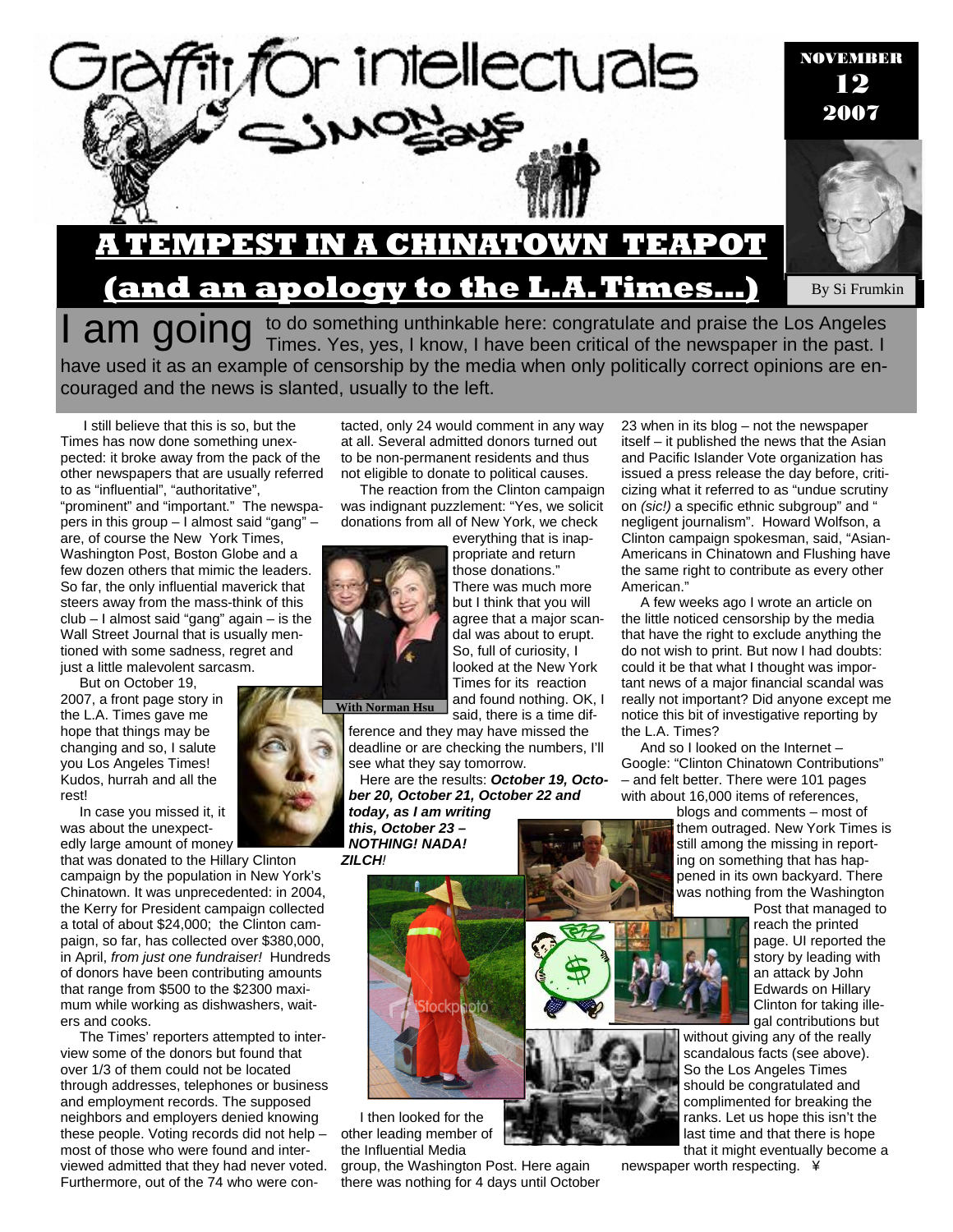## **TOUGH, SAD AND SMART** By Bob Herbert, N.Y.Times,10/16/07

They are a longtime odd couple, Bill Cosby and Harvard's Dr. Alvin Poussaint, and their lat-<br>They are campaign is nothing less than an effort to save the soul of black America. Mr. Cosby, of course, is the boisterous veteran comedian who has spent the last few years Mr. Cosby, hammering home some brutal truths about self-destructive behavior within the

African-American community.



"A word to the wise isn't necessary," Mr. Cosby likes to say. "It's the stupid ones who need the advice."

Dr. Poussaint is a quiet, elegant professor of psychiatry who, in

public at least, is in no way funny. He teaches at the Harvard Medical School and is a staff member at the Judge Baker Children's Center in Boston, where he sees kids struggling in some of the toughest circumstances imaginable.

I always wonder, whenever I talk to Dr. Poussaint, why he isn't better known. He's one of the smartest individuals in the country on issues of race, class and justice.

For three years, Mr. Cosby and Dr. Poussaint have been traveling the country, meeting with as many people as possible to explore the problems facing the black community.

There is a sense of deep sadness and loss — grief — evident in both men over the tragedy that has befallen so many blacks in America. They were on "Meet the Press" for the entire hour Sunday, talking about their new book, a *cri de coeur* against the forces of selfsabotage titled, "Come On, People: On the Path From Victims to Victors."

*"You can't land a plane in Rome saying, 'Whassup?' to the control tower. You can't be a doctor telling your nurse, 'Dat tumor be nasty.' "* 

the epidemic of fatherlessness in black families, Mr. Cosby imagined a young fatherless child thinking: "Somewhere in my life a person called my father has not shown up, and I feel very sad about this because I don't know if I'm ugly — I don't know what the reason is."

Dr. Poussaint, referring to boys who get into trouble, added: "I think a lot of these males kind of have a father hunger and actually grieve that they don't have a father. And I

think later a lot of that turns into anger. 'Why aren't you with me? Why don't you care about me?'

The absence of fathers, and the resultant feelings of abandonment felt by boys and girls, inevitably affect the children's sense of selfworth, he said.

The book lays out the difficult route black people will have to take to free the many who

spite the most malignant forms of racism and that many are succeeding today.

"Blaming white people," they write, "can be a way for some black people to feel better about themselves, but it doesn't pay the electric bills. There are more doors of opportunity open for black people today than ever before in the history of America."

I couldn't agree more. Racism disgusts

me, and I think it should be fought with much greater ferocity than we see today. But that's no reason to drop out of school, or take drugs, or refuse to care for one's children, or shoot somebody. The most important step toward ending the tragic cycles of violence and poverty among African-

Americans also happens to be the heaviest lift — reconnecting black fathers to their children.

In an interview yesterday, Dr. Poussaint said: "You go into whole

are still trapped in prisons of extreme violence, poverty, degradation and depression.

It's a work with a palpable undercurrent of love throughout. And yet it pulls no punches.

In a chapter titled "What's Going on With Black Men?,' the authors (in a voice that sounds remarkably like Mr. Cosby's) note:

OH, WISHING STAR! WE WISH FOR AN END TO RACIAL STRIFE AND BIGOTRY

"You can't land a plane in Rome saying, 'Whassup?' to the control tower. You can't be a doctor telling your nurse, 'Dat tumor be nasty.' "

Racism is still a plague and neither Mr. Cosby nor Dr. Poussaint give it short shrift. But they also note that in past years blacks were able to progress de-



**Dr. Alvin F. Poussaint is Director of the Media Center of the Judge Baker Children's Center in Boston. He is also a Professor of Psychiatry and Faculty Associate Dean for Student Affairs at Harvard Medical School.** 

neighborhoods and there are no fathers there. What you find is apathy in a lot of the males who don't even know that they are supposed to be a father."

The book covers a great deal that has

been talked about incessantly — the importance of family and education and hard work and mentoring and civic participation. But hand in hand with its practical advice and the undercurrent of deep love for one's community is a stress on the absolute importance of maintaining one's personal dignity and self-respect.

It's a tough book. Victimhood is cast as the enemy. Defeat, failure and hopelessness are not to be tolerated.

Hard times and rough circumstances are not excuses for degrading others or allowing oneself to be degraded. In fact, they're not excuses for anything, except to try harder.  $\star$ 

**There** weren't many laughs over the course of the hour. Speaking about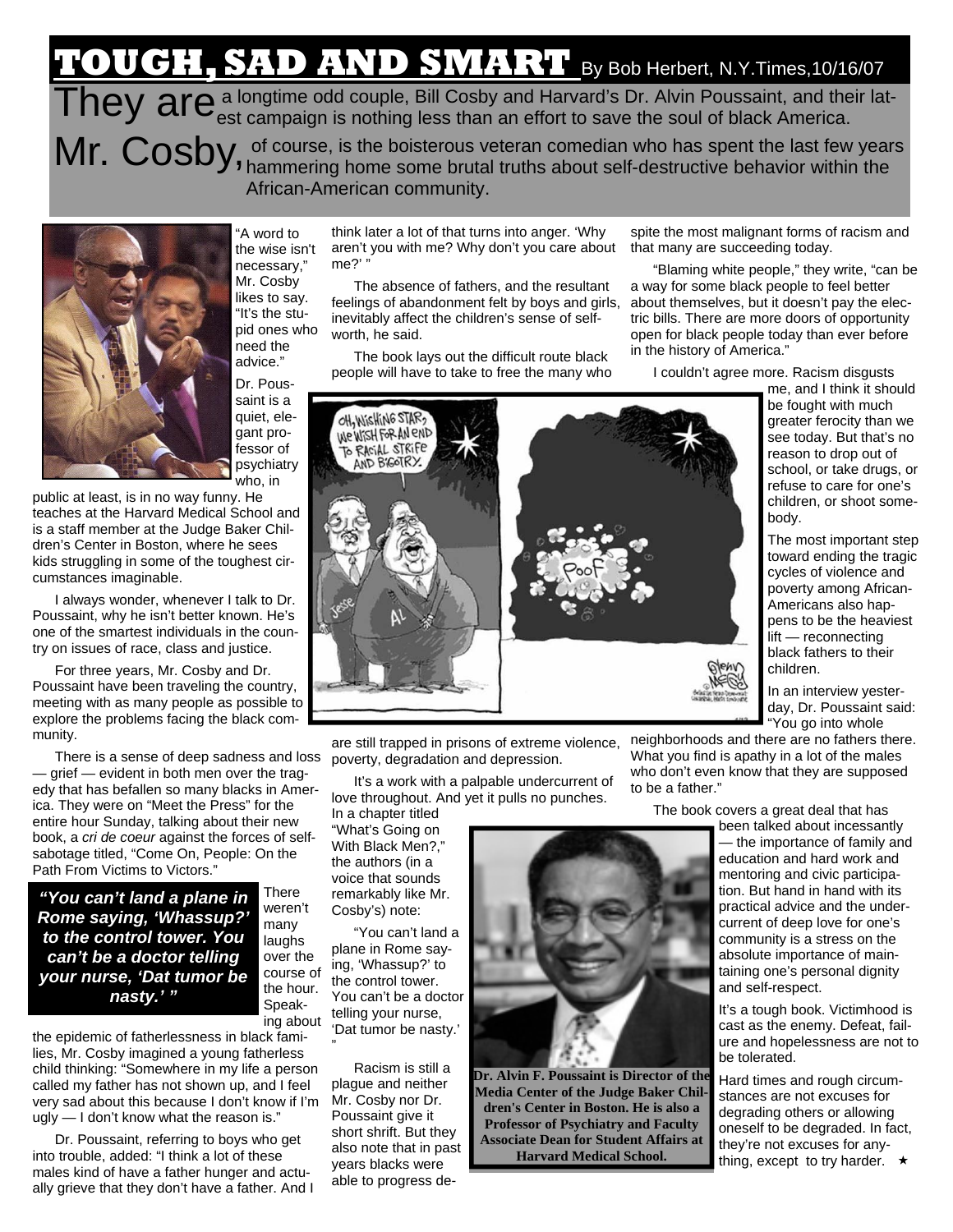## **SHOCKING: SCIENTIST COMMITS HERESY!**

By Paul Greenberg, November 2, 2007

*"FACTS ARE STUBBORN THINGS; AND WHATEVER MAY BE OUR WISHES, OUR INCLINATIONS, OR THE DIC-TATES OF OUR PASSION, THEY CANNOT ALTER THE STATE OF FACTS AND EVIDENCE."* - JOHN ADAMS **almost** spilled my coffee. I just stood there, dumbstruck right in my own kitchen. Flipping through the Wall Street Journal the other morning while waiting for the oatmeal to cool, my eye was caught by an article I had to read all the way through - then and there. It was the text of an interview with the latest Nobel Prize laureate. **No, not the one named Al Gore**.

Few may have noticed, but Mr. Gore shared this year's Nobel Peace Prize with a real scientist, or rather a whole slew of them on the UN's Intergovernmental Panel on Climate Change. That group's work is as unglamorous as its bureaucratic name. It's never even made a horror film (GLOBAL WARNING!) about the earth's being inundated as the polar icecaps melt.

This international panel just plods along

trying to find out what's really going on with the climate. Facts are stubborn things, as dour John

*"My concern is that we may be moving away from an irrational lack of concern about climate change to an equally irrational panic about it."*  Prof. Daniel Botkin of U. of California Center for the Study of the Environment

Adams once noted, and it takes a lot of patient research to find and evaluate them, then suggest an appropriate response. It's about as exciting as bookkeeping.

Being an alarmist is a lot easier; some politicians and pamphleteers make highly successful careers of it. Real scientists may not be pleased by the sensationalism that envelops the whole subject of global warming. But if they speak up, they could be labeled heretics and exiled to the farthest reaches of academic opprobrium. For global warming has become more of a fighting faith than a topic for calm analysis. Disagree and you're liable to be called not just wrong but anti-science. Today it is the ultimate heresy.

One of the scientific dissenters is John Christy, a member of both the UN panel and the University of Alabama's faculty. (He's the director of that university's Earth System Science Center.) In a break with tradition, Dr. Christy declined to perform the traditional pas de deux of mutual flattery when Nobel laureates share the same prize. Not when Al Gore's may be the first on record awarded essentially for the kind of PR that comes too close to being propaganda. It makes you wonder what propagandist will get it next year - Michael Moore?

It turns out there are indeed reasonable things to be said about global warming and on television at that. I was amazed. The transcript of Dr. Christy's interview with CNN's Miles O'Brien is worth reading: (Just set down your coffee cup first.)

*happy about sharing this award with Al Gore. You going to renounce it in some way?* 

**John Christy**: *Well, as a scientist at the University of Alabama in Huntsville, I always thought that - I may sound like the Grinch who stole Christmas here - that prizes were given for performance, and not for promotional activities. And, when I look at the world, I see that the carbon dioxide* 

*rate is increasing, and energy demand, of course, is increasing. And that's because, without energy, life is brutal and short. So, I don't see very much effect in trying to scare people into not using energy, when it is the* 

*very basis of how we can live in our society.* 

**O'Brien**: *So, what about the movie ("An Inconvenient Truth") do you take issue with, then, Dr. Christy?* 

**Christy**: *Well, there's any number of things. I suppose, fundamentally, it's the fact that someone is speaking about a science that I have been very heavily involved with and have labored so hard in, and been humiliated by, in the sense that the climate* 

*ing that the carbon dioxide levels are up. Temperatures are going up. There is a certain degree of certainty that goes along with that, right?* 

**Christy**: *Well, the carbon dioxide is going up. And remember that carbon dioxide is plant food in the fundamental sense. All of life depends on the fact carbon dioxide is in the atmosphere. So, we're fortunate it's not a toxic gas. But, on the other hand, what is the climate doing? And when we build - and I'm one of the few people in the world that actually builds these climate data sets - we don't see the catastrophic changes that are being promoted all over the place.* 

*For example, I suppose CNN did not announce two weeks ago when the Antarctic sea ice extent reached its all-time maximum, even though, in the Arctic in the North Pole, it reached its all-time minimum.* 

And so heretically on. There are others like Dr. Christy out there in the scientific community who don't believe the best way to approach science is in a panic.

For example, Daniel Botkin of the University of California's Center for the Study of the Environment. His is an opinion some

of us mere laymen may share: "My concern is that we may be moving away from an irrational lack of concern about climate change to an equally irrational panic about it."

The planet does seem to be returning to one of its warmer phases, but the extent, cause and response to that phenomenon should be a matter for analysis and discussion, not frenzy. It's as if we've forgotten that the first qualification for doing science may be a certain skepticism. I come by mine naturally when the

subject is global warming, for I can remember being taught in school not that the planet is warming but that another ice age is almost upon us. It was a widespread assumption at the time taught as scientific fact. There was no doubt about it. All the scientists agreed. It said so right there in the book. I must have missed it somewhere along the way.  $\Omega$ 



*is so difficult to understand, Mother Nature is so complex, and so the uncertainties are great, and then to hear someone speak with such certainty and such confidence about what the climate is going to do is well, I suppose I could be kind and say, it's annoying to me.* 

**O'Brien**: *But you just got through say-*

**Miles O'Brien**: *I assume you're not*